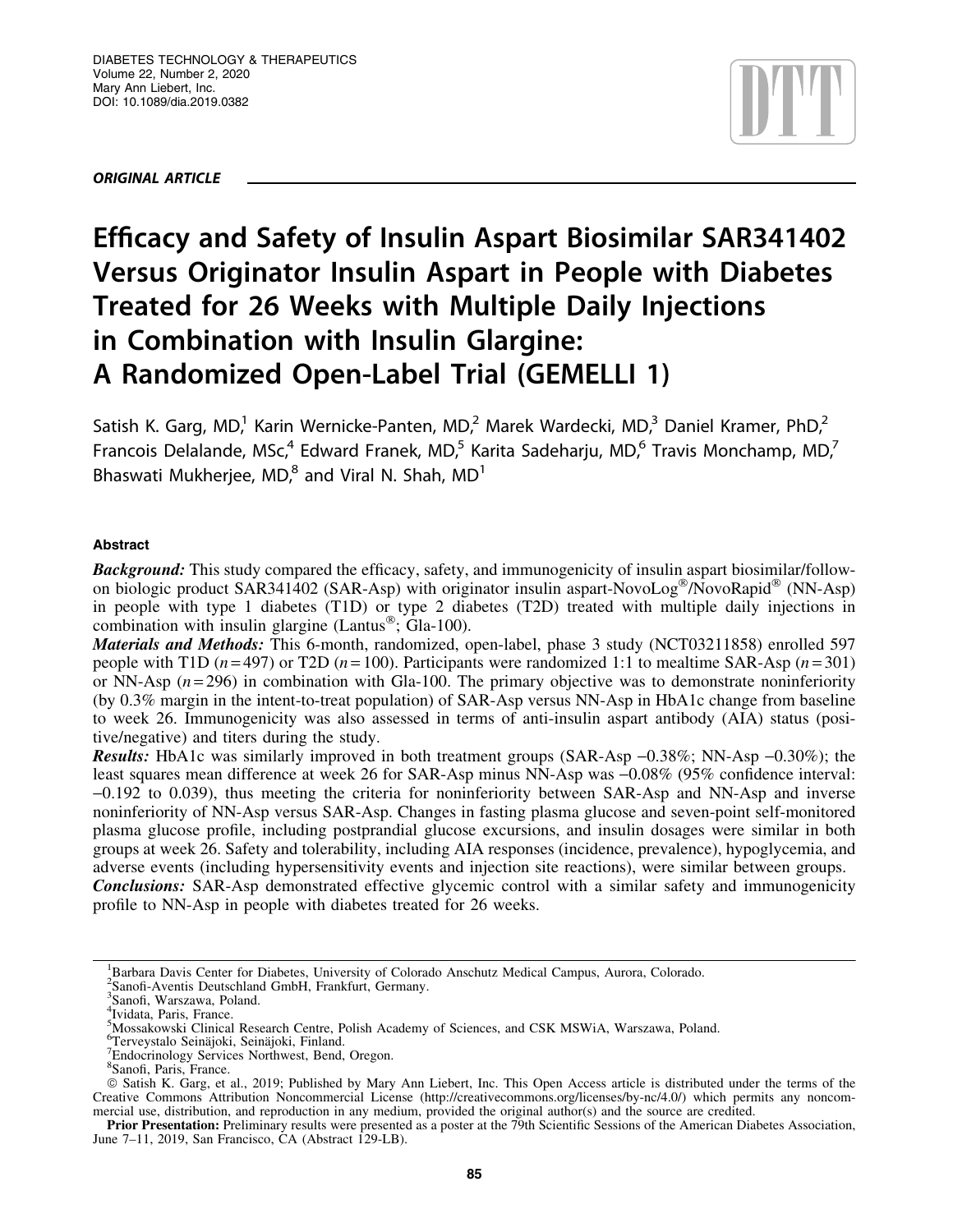# Keywords: Biosimilar, Follow-on product, GEMELLI 1, Insulin aspart, SAR341402.

# Introduction

**INSULIN ASPART IS THE active ingredient of NovoLog<sup>®</sup>/<br>NovoRapid<sup>®</sup> (NN-Asp) (Novo Nordisk, Bagsvaerd, Den-**NSULIN ASPART IS THE active ingredient of NovoLog®/ mark), a rapid-acting insulin analog, with a faster onset and shorter duration of action than unmodified regular human insulin.<sup>1,2</sup> NovoLog/NovoRapid has been approved and marketed for use in adults and children with type 1 diabetes (T1D) and type 2 diabetes (T2D) in many countries since 1999.<sup>3</sup>

SAR341402 (SAR-Asp; insulin aspart solution 100 U/mL; Sanofi, Paris, France) has been developed as a biosimilar/ follow-on biologic product to NN-Asp in accordance with relevant United States and European Union (EU) guidelines. $4-7$  SAR-Asp has the same amino acid sequence and structure as NN-Asp. It is manufactured by recombinant DNA technology utilizing a nonpathogenic strain of *Escherichia coli.* Using a stepwise approach, similarity among the clinical pharmacology, safety, efficacy, and immunogenicity of SAR-Asp and NN-Asp has been demonstrated in physicochemical analyses, nonclinical studies, and clinical studies. A euglycemic clamp study demonstrated similar pharmacokinetic exposure and pharmacodynamic activity for SAR-Asp versus both US-approved (NovoLog) and EUapproved (NovoRapid) NN-Asp, as well as between USapproved and EU-approved NN-Asp, in subjects with T1D.<sup>8</sup>

We report the results of a phase 3 clinical trial (GEMELLI 1) comparing the efficacy, safety, and immunogenicity of SAR-Asp and the reference drug NN-Asp in people with T1D or T2D treated with multiple daily injections in combination with insulin glargine (Lantus<sup>®</sup>; Gla-100).

## Methods

## Study design and participants

The GEMELLI 1 study was an open-label, multicenter, two-arm, parallel-group phase 3 clinical trial (Clinical-Trials.gov identifier: NCT03211858). The study was initiated on August 2, 2017 and ended (last patient completed) on January 12, 2019. The study comprised a 2-week screening period, a 6-month (26-week) efficacy and safety period, and a 6-month (26-week) safety extension period (Supplementary Fig. S1). It was conducted in the United States, Japan, and seven countries in Europe.

Patients  $\geq 18$  years of age with T1D or with T2D (T2D) patients were enrolled in the United States only) on insulin treatment for at least 1 year with a measured HbA1c in the range of 7% ( $\geq$ 53 mmol/mol) to 10% ( $\leq$ 86 mmol/mol) on a multiple daily insulin injection treatment regimen with insulin glargine (100 U/mL) for at least 6 months or insulin detemir (100 U/mL, Levemir®) for at least 12 months and that included either NN-Asp or insulin lispro (100 U/mL, Humalog/Liprolog<sup>®</sup>) as the rapid-acting insulin for at least 6 months before screening visit were eligible for the study. Major exclusion criteria for patients with T1D were noninsulin antidiabetic treatments, use of an insulin pump in last 3 months before screening, and a body mass index (BMI)  $\geq$ 35 kg/m<sup>2</sup>. Patients with T2D who used an insulin pump in

last 3 months before screening, had a BMI  $\geq$ 40 kg/m<sup>2</sup>, or were using glucagon-like peptide-1 receptor agonists or oral antidiabetic drugs (other than sulfonylureas) and not on a stable dose in the last 3 months before screening were excluded. Additional exclusion criteria included a history of severe hypoglycemia requiring emergency room admission and recurrent diabetic ketoacidosis requiring hospitalization, all in the last 3 months before screening.

Participants were randomized 1:1 to either SAR-Asp or NN-Asp, stratified by geographical region (Europe, United States, Japan), type of diabetes (T1D, T2D [T2D only for United States]), HbA1c at the screening visit  $\langle \langle 8.0\% \rangle$ ,  $\geq$ 8.0%), and prior use of NN-Asp (Yes, No). An interactive voice/Web response system generated patient randomization. Participants randomized to NN-Asp received US-approved NN-Asp (NovoLog in the United States) or EU-approved NN-Asp (NovoRapid in other countries, including Japan), depending on the location of their study site. Based on the similarity between NN-Asp (US) and NN-Asp (EU) shown in physicochemical analyses, nonclinical studies, and a pharmacokinetic/pharmacodynamic study,<sup>8</sup> data from both insulins were pooled in the comparator arm of this study. The study protocol was approved by local review boards/independent ethics committees and conducted in accordance with the Declaration of Helsinki. Written informed consent was obtained from all participants before study entry. Clinic visits were planned at screening, randomization (week 0), and weeks 4, 12, 20, and 26 (Supplementary Fig. S1). Telephone contact was also made at weeks 2 and 8 and 1 day after the last dose of study medication.

# **Treatments**

Study medications were dispensed on day 1 and weeks 4, 12, and 20. Study treatment compliance was checked by reviewing the patient's diary and counting/collecting used and unused pens. SAR-Asp was supplied in a 3 mL prefilled disposable SAR-Asp SoloSTAR<sup>®</sup> pen injector at a concentration of 100 U/mL for subcutaneous (SC) injection. NN-Asp was supplied as a 100 U/mL insulin solution for SC injection in 3 mL NN-Asp FlexPen disposable prefilled pens. The starting dose of SAR-Asp or NN-Asp was a unit-to-unit conversion from the insulin lispro or NN-Asp dose used before the trial. SAR-Asp or NN-Asp was to be injected subcutaneously immediately (within 5–10 min) before the start of a meal using the insulin pen. When necessary, SAR-Asp or NN-Asp could be given soon after a meal, if allowed by the national product label for NN-Asp. Changes in the SAR-Asp or NN-Asp dose were based on self-monitored plasma glucose (SMPG) measurements and the carbohydrate content of the meal (when available). Mealtime insulin dose was titrated to achieve a target 2-h postprandial plasma glucose of <180 mg/dL (<10 mmol/L) while avoiding hypoglycemia. If preprandial glucose tests were used, the recommended target range was 80–130 mg/dL  $(4.4–7.2 \text{mmol/L})$ .<sup>9</sup> Regular plasma glucose monitoring by SMPG was used to aid patients to achieve their plasma glucose target range for 2-h postprandial or preprandial plasma glucose during the first 12 weeks of the study.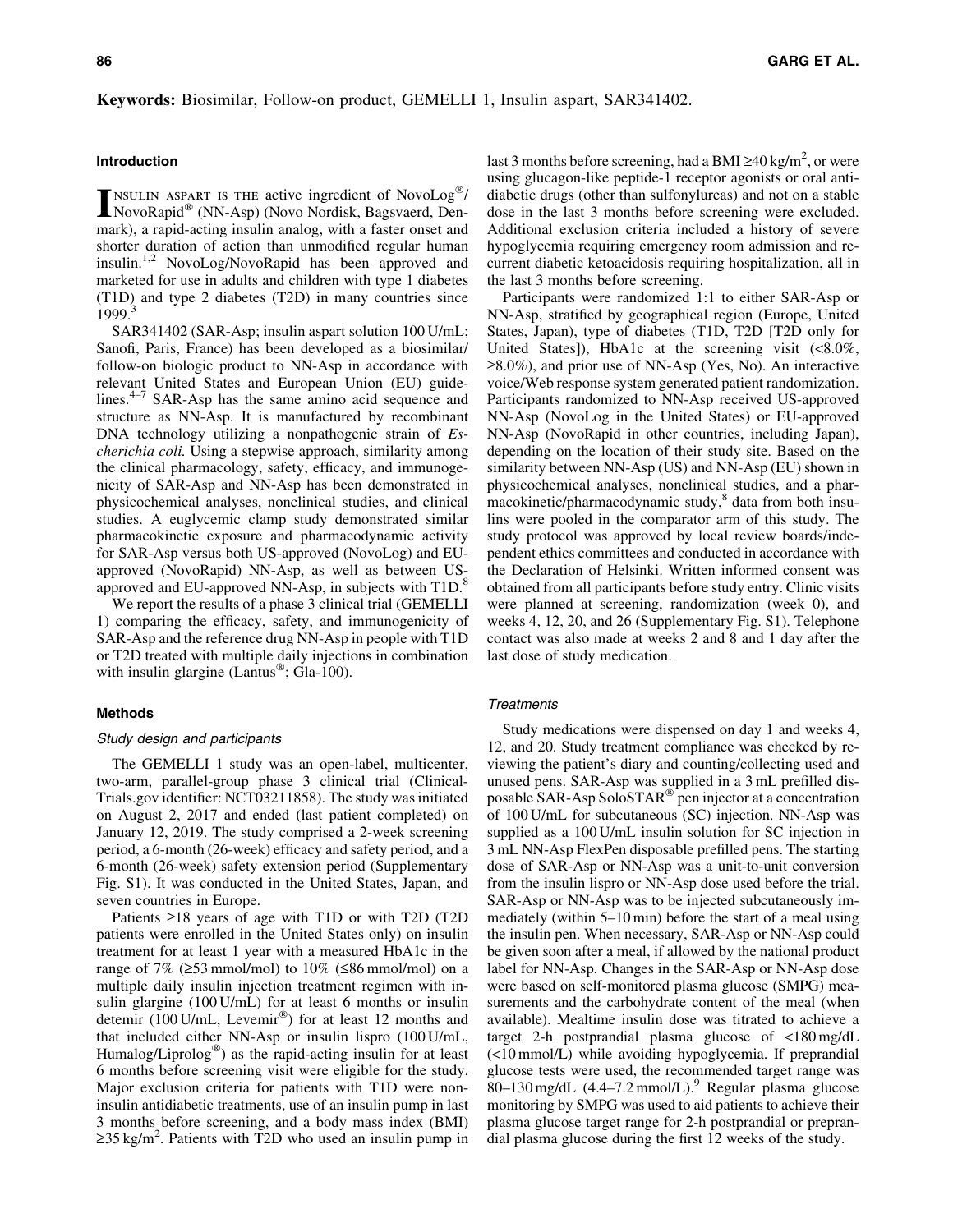Irrespective of their prior basal insulin treatment, patients were switched to basal insulin Gla-100 once daily. The starting dose of Gla-100 was the same as the last dose of insulin glargine (100 U/mL) or insulin detemir or was adjusted based on the investigator's clinical recommendation. Gla-100 was injected once daily at a consistent time (determined at baseline according to patient and provider preference) using the SoloSTAR pen; the dose was titrated to achieve a recommended fasting preprandial (prebreakfast) SMPG of 80–130 mg/dL (4.4–7.2 mmol/L) while avoiding hypoglycemia.

#### Study procedures and assessments

HbA1c and fasting plasma glucose (FPG) values were determined in a central laboratory (Central Laboratory Services LP, Geneva, Switzerland; Tokyo, Japan; and Indianapolis, IN), with samples collected at screening (HbA1c only), randomization (day 1), weeks 12 and 26, and at early discontinuation. Seven-point SMPG profiles were assessed at baseline (on at least 2 days in the week before randomization) and at weeks 12 and 26, based on measurements taken before and 2-h postmeal at breakfast, lunch and dinner, and at bedtime using a Bluetooth-enabled glucometer (BLE Smart Glucometer, Entra Health, El Cajon, CA) together with standardized test strips (BLE Smart Test, Osang Healthcare, Gyeonggi-do, South Korea) and transferred through Bluetooth to an electronic diary (e-diary; CRF Health, Plymouth Meeting, PA). SMPG data were analyzed when at least five of the seven SMPG measurements requested were available for at least one profile in the requested time frame before a visit. Basal and mealtime insulin doses were to be documented by the patients in their e-diary over prespecified period of time. SMPG data and patient-reported data in the e-diary were electronically transferred to the clinical database through a dedicated web-based portal.

#### Efficacy end points

The primary efficacy end point was the change in HbA1c from baseline to week 26. Secondary efficacy end points included the percentage of study participants with HbA1c <7.0% (<53 mmol/mol), change from baseline in laboratorymeasured FPG to week 26, change in the mean glucose over 24 h, and postprandial plasma glucose excursions (difference between 2-h postprandial and preprandial plasma glucose values at breakfast, lunch, and dinner) from baseline to week 26 based on the seven-point SMPG profiles.

## Safety end points

Safety end points included the percentage of participants reporting at least one hypoglycemic event, the number of hypoglycemia events per patient year of exposure, the number of patients with treatment-emergent adverse events (TEAEs), and/or treatment-emergent serious adverse events (SAEs), including injection site and hypersensitivity reactions, and change in body weight and routine laboratory assessments. TEAEs were defined as adverse events (AEs) that developed, worsened, or became serious during the main 6 month on-treatment period (see statistical analyses section for further details). AEs were coded using Medical Dictionary for Regulatory Activities (MedDRA) version 21.0.

Hypoglycemic events were documented by the patients in their e-diary. Additional SMPG measurements were performed to document hypoglycemia in case a patient experienced symptoms that were suggestive for hypoglycemia. Hypoglycemia episodes were categorized based on American Diabetes Association classifications.10–12 Documented symptomatic hypoglycemia (events associated with typical symptoms of hypoglycemia accompanied by a measured plasma glucose concentration of  $\leq$ 70 mg/dL [ $\leq$ 3.9 mmol/L]) and asymptomatic hypoglycemia episodes (events not accompanied by typical symptoms of hypoglycemia but with a measured plasma glucose concentration of  $\leq 70$  mg/dL [ $\leq 3.9$  mmol/L]) were analyzed separately and using a lower more stringent plasma glucose concentration threshold of <54 mg/dL (3.0 mmol/L). Severe hypoglycemia was an event requiring assistance of another person to actively administer carbohydrate, glucagon, or other resuscitative actions. Symptoms indicating severe neuroglycopenia, such as loss of consciousness, coma, or seizure, were reported as an SAE.

Immunogenicity (the main secondary end point) was assessed in terms of anti-insulin aspart antibody (AIA) status (positive or negative), AIA titers, and cross-reactivity to human insulin at each sampling visit. AIAs were assessed at baseline and weeks 4, 12, and 26 and at any early discontinuation visit. Anti-SAR-Asp/NN-Asp antibodies were determined in a blinded manner at a central laboratory (Farmovs, Bloemfontein, South Africa) using a AIA binding assay developed and validated according to regulatory and industry standards.5,13,14 AIA analyses focused on the change in AIA response with treatment and included assessment of the incidence (patients with newly positive postbaseline [treatment induced] or having a  $\geq$ 4-fold increase in titers compared with baseline [treatment boosted]), together called treatment-emergent and the prevalence (patients with at least one positive sample at baseline or postbaseline) of AIA response during the main 6-month on-treatment period.<sup>13</sup> Additional data on AIA titers and the relationship between these and selected efficacy and safety parameters will be reported in a separate article following completion of the 6-month safety extension period.

An Allergic Reaction Assessment Committee (ARAC) of four experts (three who were board certified in allergy and clinical immunology) independent from the sponsor and the investigators reviewed all hypersensitivity reactions reported on a specific allergic reaction AE form or identified by MedDRA search. They confirmed, based on the information reported by the investigator, whether the event was allergic in nature. The committee was blinded to the study treatment. Two experts reviewed all cases of AIA titers increased at the end of study treatment and their effect on decreased efficacy and/or ongoing positively adjudicated hypersensitivity reactions.

# Statistical analyses

A planned sample size of 580 patients (290 participants per treatment group; comprising  $\sim$  480 T1D patients [230 patients in the United States using NovoLog and 250 patients in countries using NovoRapid (185 patients in EU, 65 in Japan)] and 100 T2D patients [all in the United States using Novo-Log]) would provide >95% power to show noninferiority of the SAR-Asp group to the NN-Asp group with respect to the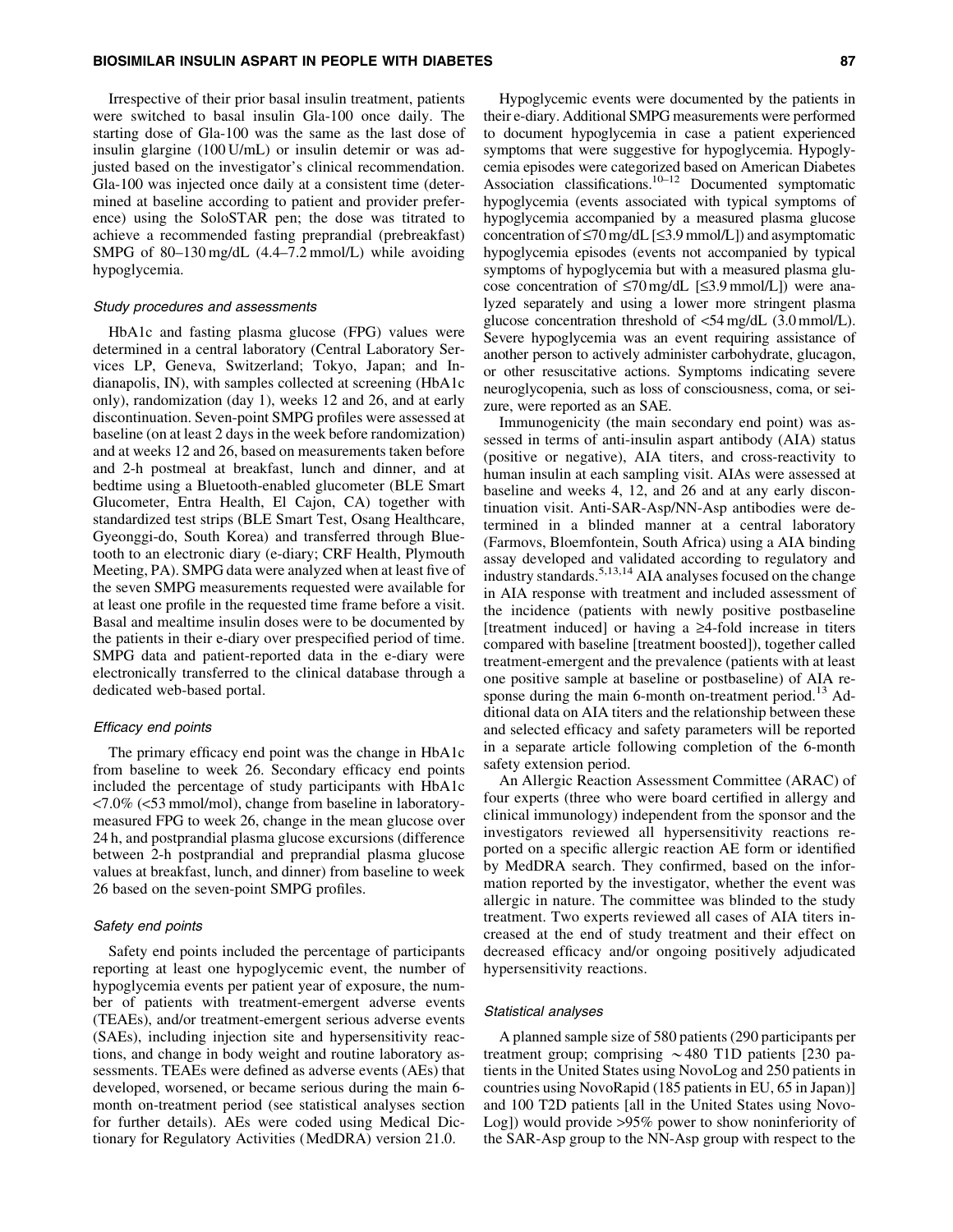HbA1c change from baseline to week 26 on the basis of a true difference between the two groups of zero and a noninferiority upper margin of 0.3% (common standard deviation 1.0%; 2.5% significance level; one-sided *t*-test). This sample size would also provide >90% power to show both noninferiority of SAR-Asp over NN-Asp (primary analysis) and inverse noninferiority of NN-Asp over SAR-Asp (secondary analysis). SAR-Asp was considered to have similar efficacy (equivalence) to NN-Asp (90% power) if both the lower and upper bounds of the two-sided 95% confidence interval (CI) of the between-treatment difference were between -0.30% and 0.30%. The HbA1c noninferiority margin of 0.3% is in line with recommendations by regulatory agencies.<sup>15,16</sup> An exploratory analysis of the percentage of patients with treatment-emergent AIAs was performed to compare the immunogenicity of SAR-Asp versus NN-Asp; a sample size of 580 patients was considered sufficient to ensure that the two-sided 90% CI for the adjusted risk difference between SAR-Asp and NN-Asp would be included within the  $[-10\%; 10\%]$  interval with at least 68% power.

Efficacy end points were analyzed in the intent-to-treat (ITT) population of all randomized participants, irrespective of compliance with the study protocol and procedures. The primary efficacy end point (change in HbA1c from baseline to week 26) was analyzed using all HbA1c values regardless of adherence to treatment during the 6-month randomized period (ITT estimand<sup>17</sup>) with missing data during this period imputed by a multiple imputation approach (10,000 imputations using separate models for patients who prematurely discontinued or completed the main 6-month treatment period). Least squares (LS) means for the primary efficacy end point were obtained from an analysis of covariance (AN-COVA) model that included the treatment group (SAR-Asp, NN-Asp) and randomization strata (geographic region, type of diabetes, prior use of NN-Asp) as fixed-effect factors and the baseline HbA1c value as the continuous fixed covariate. Results were combined using Rubin's formulae.<sup>18</sup> The LS mean change in HbA1c from baseline to week 26 for each treatment group was estimated, as well as the between-group difference and the 95% CI for the adjusted mean. If noninferiority of SAR-Asp over NN-Asp was demonstrated, a secondary analysis using a hierarchical step-down testing procedure tested the inverse noninferiority of NN-Asp over SAR-Asp. Change in FPG was analyzed using a similar multiple imputation approach followed by a similar AN-COVA model. Other secondary end points based on sevenpoint SMPG profiles were analyzed using a return to baseline multiple imputation approach followed by a similar ANCOVA

Table 1. Participant Demographics and Baseline Characteristics (Randomized Population)

| <i>Characteristic</i>                                                                                                                    | $SAR-Asp$ (N = 301)                                            | $NN-Asp (N=296)$                                                |
|------------------------------------------------------------------------------------------------------------------------------------------|----------------------------------------------------------------|-----------------------------------------------------------------|
| Age, years<br>Male, $n(\%)$                                                                                                              | $48.4 \pm 14.8$<br>179 (59.5)                                  | $47.8 \pm 15.4$<br>177 (59.8)                                   |
| Race, $n$ $(\%)$<br>White/Caucasian<br>Asian <sup>a</sup><br><b>Black or African American</b><br>Other <sup>b</sup>                      | 248 (82.7)<br>37 (12.3)<br>11(3.7)<br>4(1.3)                   | 242 (82.6)<br>37 (12.6)<br>8(2.7)<br>6(2.0)                     |
| BMI, $\text{kg/m}^2$<br>Diabetes type, $n$ (%)<br>T <sub>1</sub> D<br>T <sub>2</sub> D                                                   | $27.5 \pm 4.6$<br>250(83.1)<br>51 (16.9)                       | $27.5 \pm 5.0$<br>247 (83.4)<br>49 $(16.6)$                     |
| Duration of diabetes, years<br>Previous basal insulin <sup>c</sup> , $n$ (%)<br>Insulin glargine<br>Insulin detemir<br>Both <sup>d</sup> | $19.5 \pm 11.9$<br>238 (79.1)<br>62(20.6)<br>1(0.3)            | $19.4 \pm 11.8$<br>237(80.1)<br>59 (19.9)<br>$\Omega$           |
| Previous mealtime insulin <sup>c</sup> , $n$ (%)<br>Insulin aspart<br>Insulin lispro<br>Both <sup>d</sup>                                | 169(56.5)<br>125(41.8)<br>5(1.7)                               | 161(54.4)<br>123(41.6)<br>12(4.1)                               |
| Type of comparator, $n$ (%)<br>NovoLog<br>NovoRapid                                                                                      | 170(56.5)<br>131(43.5)                                         | 165(55.7)<br>131 (44.3)                                         |
| Baseline HbA1c, % [mmol/mol]<br>$< 8.0\%, n (\%)$<br>$≥8.0\%, n(\%)$                                                                     | $8.00 \pm 0.77$ [63.89 $\pm$ 8.41]<br>143 (47.5)<br>158 (52.5) | $7.94 \pm 0.70$ [63.24 $\pm 7.67$ ]<br>138 (46.6)<br>158 (53.4) |
| Mean 24-h plasma glucose, mg/dL [mmol/L]                                                                                                 | $180.15 \pm 39.96$ [ $10.00 \pm 2.22$ ]                        | $175.96 \pm 36.62$ [9.77 $\pm 2.03$ ]                           |

All data are mean  $\pm$  SD unless stated otherwise.

Most patients were from Japan (33 and 32, respectively).

b Includes American Indian or Alaska Native, Native Hawaiian or other Pacific Islander, multiple or unknown.

c Insulin use in the last 6 months before screening.

<sup>d</sup>Use of both insulins in last 6 months before screening but not at the same time.

BMI, body mass index; HbA1c, glycated hemoglobin; NN-Asp, Novo Nordisk-aspart (NovoLog®/NovoRapid®); SD, standard deviation; T1D, type 1 diabetes; T2D, type 2 diabetes.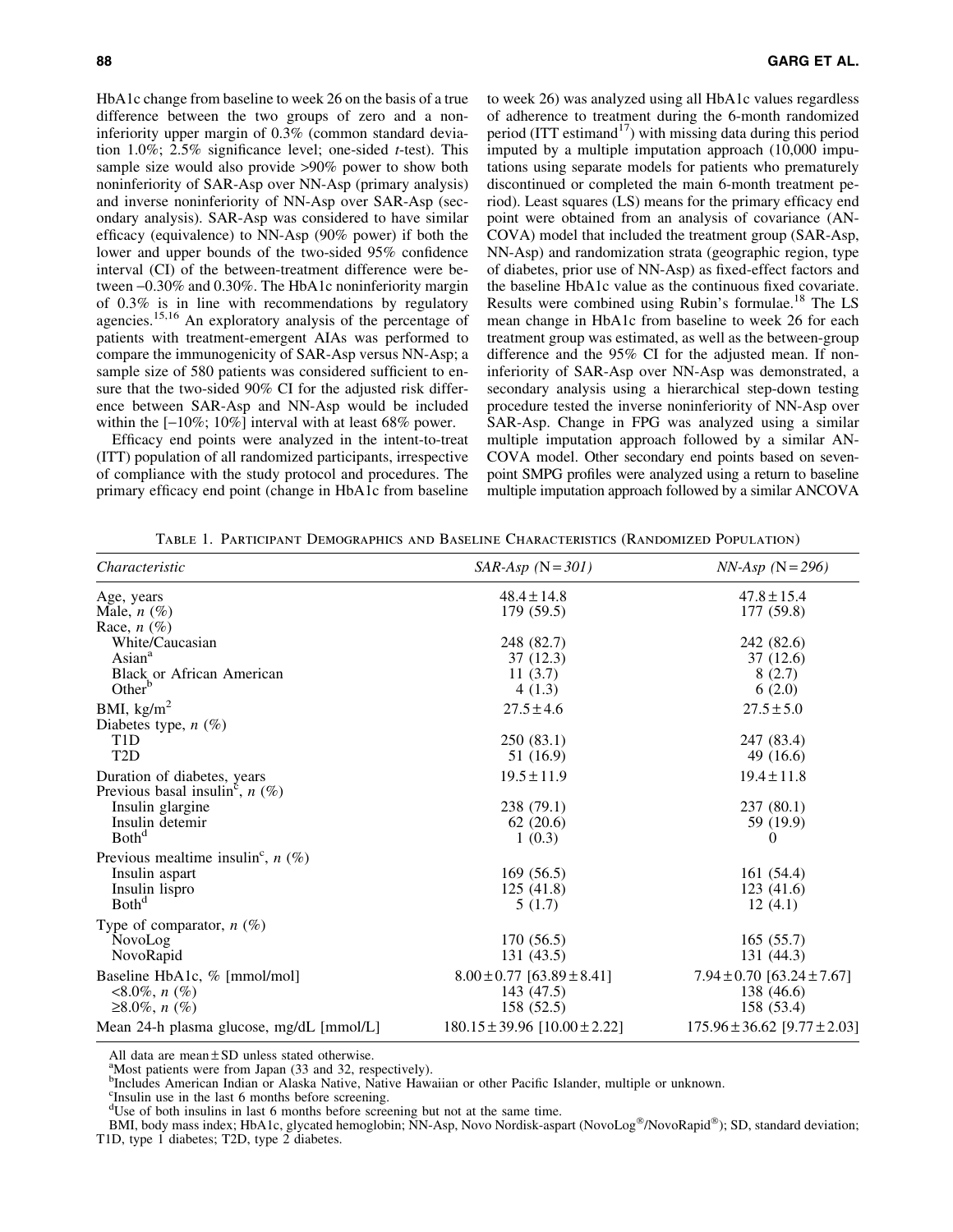model. The proportions of study participants meeting HbA1c <7.0% were analyzed using a logistic regression model with fixed-effect term for treatment group and the randomization strata.

The safety population was defined as all randomized patients who received at least one dose of study insulin, analyzed according to the treatment actually received. The on-treatment period was defined as the time from the first dose of study medication up to week 26 or 1 day after the last dose of study medication, whichever came earlier. The AIA population was defined as all patients from the safety population with at least one AIA sample available for analysis (sample collected at least 8 h after the last administration of mealtime insulin) during the 6-month on treatment period. Statistical analyses were performed using SAS®, Enterprise Guide version 5.1 (SAS Institute, Inc., Cary, NC).

## **Results**

#### Patient disposition and baseline characteristics

A total of 846 participants were screened, of whom 597 were randomized and received at least one dose of study insulin (Supplementary Fig. S2). The ITT and safety populations included 597 patients (497 with T1D and 100 with T2D). Of the treated participants, 279/301 (92.7%) in the SAR-Asp group and 274/296 (92.6%) in the NN-Asp group completed the 26-week treatment period. Reasons for discontinuation were similar between SAR-Asp and NN-Asp; the most common reasons were other reasons (predominantly patient decision or consent withdrawal) and AEs.

Demographics and baseline characteristics were similar in the two treatment groups for the overall population (Table 1) and patients with T1D and T2D (Supplementary Table S1). Patients had a mean age of 48.1 years (45.1 years in T1D, 63.0 years in T2D), were predominantly White/Caucasian (82.6%), and had a mean duration of diabetes of 19.5 years. The mean BMI at baseline was  $27.5 \text{ kg/m}^2$  (26.4 kg/m<sup>2</sup> in T1D,  $32.5 \text{ kg/m}^2$  in T2D). For mealtime insulin before study entry, insulin lispro and aspart were used by  $\sim$  58% and 45% of participants, respectively. A small proportion of participants (2.8%) used both mealtime insulins in the 6 months before screening but not at the same time. For basal insulin,  $\sim$  80% of patients were on Gla-100.

# **Efficacy**

HbA1c decreased similarly in both groups from  $\sim$  8.0% at baseline to  $\sim$  7.6% at week 26 (Table 2 and Fig. 1A). The LS mean treatment difference at week 26 was  $-0.08\%$  (95% CI

Table 2. Glycemic Control, Insulin Doses, and Body Weight Assessments from Baseline to Week 26 (ITT and Safety Population)

| Parameter                                                    | $SAR-Asp (N=301)$                                                      | $NN-Asp$ (N = 296)                             |  |
|--------------------------------------------------------------|------------------------------------------------------------------------|------------------------------------------------|--|
| HbA1c, $%$ (mmol/mol)                                        |                                                                        |                                                |  |
| Baseline $[n]$                                               | $8.00 \pm 0.77$ (63.89 ± 8.41) [301]                                   | $7.94 \pm 0.70$ (63.24 $\pm 7.67$ ) [296]      |  |
| Week 26 $[n]$                                                | $7.60 \pm 0.80$ (59.54 $\pm$ 8.75) [283]                               | $7.62 \pm 0.78$ (59.82 $\pm$ 8.51) [278]       |  |
| LS mean $(\pm SE)$ change from baseline <sup>a</sup> [n]     | $-0.38 \pm 0.04$ ( $-4.11 \pm 0.46$ ) [301]                            | $-0.30 \pm 0.04$ ( $-3.28 \pm 0.45$ ) [296]    |  |
| LS mean ( $\pm$ SE) difference [95% CI] <sup>a</sup>         | $-0.08 \pm 0.059$ [-0.192 to 0.039] (-0.84 $\pm$ 0.65 [-2.10 to 0.43]) |                                                |  |
| FPG, mg/dL (mmol/L)                                          |                                                                        |                                                |  |
| Baseline $[n]$                                               | $177.89 \pm 69.67 (9.87 \pm 3.87)$ [290]                               | $179.57 \pm 79.12$ (9.97 ± 4.39) [285]         |  |
| Week 26 $[n]$                                                | $170.39 \pm 73.07 (9.46 \pm 4.06)$ [277]                               | $176.27 \pm 70.83$ (9.78 $\pm$ 3.93) [271]     |  |
| LS mean ( $\pm$ SE) change from baseline, <sup>a,b</sup> [n] | $-8.78 \pm 4.48$ ( $-0.49 \pm 0.25$ ) [301]                            | $-3.11 \pm 4.42$ (-0.17 $\pm$ 0.25) [296]      |  |
| LS mean $(\pm SE)$ difference [95% CI] <sup>a,b</sup>        | $-5.66 \pm 6.27$ [-17.96 to 6.63] (-0.31 $\pm$ 0.35 [-1.00 to 0.37])   |                                                |  |
| Total insulin, U/kg/day                                      |                                                                        |                                                |  |
| Baseline $[n]$                                               | $0.79 \pm 0.34$ [295]                                                  | $0.78 \pm 0.40$ [291]                          |  |
| Week 26 $[n]$                                                | $0.79 \pm 0.34$ [267]                                                  | $0.80 \pm 0.37$ [265]                          |  |
| Change from baseline $[n]$                                   | $-0.007 \pm 0.17$ [263]                                                | $0.015 \pm 0.17$ [262]                         |  |
| Basal insulin, U/kg/day                                      |                                                                        |                                                |  |
| Baseline $[n]$                                               | $0.39 \pm 0.19$ [297]                                                  | $0.39 \pm 0.23$ [294]                          |  |
| Week 26 $[n]$                                                | $0.40 \pm 0.18$ [273]                                                  | $0.39 \pm 0.21$ [272]                          |  |
| Change from baseline $[n]$                                   | $0.005 \pm 0.08$ [271]                                                 | $0.003 \pm 0.09$ [270]                         |  |
| Mealtime insulin, U/kg/day                                   |                                                                        |                                                |  |
| Baseline $[n]$                                               | $0.40 \pm 0.23$ [299]                                                  | $0.39 \pm 0.25$ [293]                          |  |
| Week 26 $[n]$                                                | $0.39 \pm 0.23$ [270]                                                  | $0.41 \pm 0.23$ [266]                          |  |
| Change from baseline $[n]$                                   | $-0.011 \pm 0.13$ [268]                                                | $0.011 \pm 0.12$ [265]                         |  |
|                                                              |                                                                        |                                                |  |
| Body weight, kg                                              |                                                                        |                                                |  |
| Baseline $[n]$<br>Week $26$ [n]                              | $81.7 \pm 17.6$ [301]                                                  | $81.6 \pm 17.8$ [296]<br>$82.9 \pm 18.3$ [274] |  |
|                                                              | $83.5 \pm 18.7$ [281]                                                  |                                                |  |
| Change from baseline $[n]$                                   | $+1.5 \pm 4.4$ [281]                                                   | $+1.1 \pm 3.7$ [274]                           |  |

All data are mean  $\pm$  SD unless stated otherwise.

Retrieved dropout multiple imputations of missing changes at week 26 (10,000 imputations using separate models for patients who prematurely discontinued or completed the main 6-month treatment period) followed by ANCOVA with treatment group (SAR-Asp, NN-Asp), the randomization strata of geographical region and type of diabetes (Europe T1D, United States T1D, United States T2D, Japan T1D), and prior use of NN-Asp (yes, no) as fixed categorical effects, as well as the baseline value (HbA1c or FPG) as the continuous fixed covariate. Results were combined using Rubin's formulae.<sup>18</sup><br><sup>b</sup>Randomization strata of screening HbA1c (<8.0,  $\geq$ 8.0%) also included as a fixed categorical effect.

CI, confidence interval; FPG, fasting plasma glucose; LS, least squares; SE, standard error.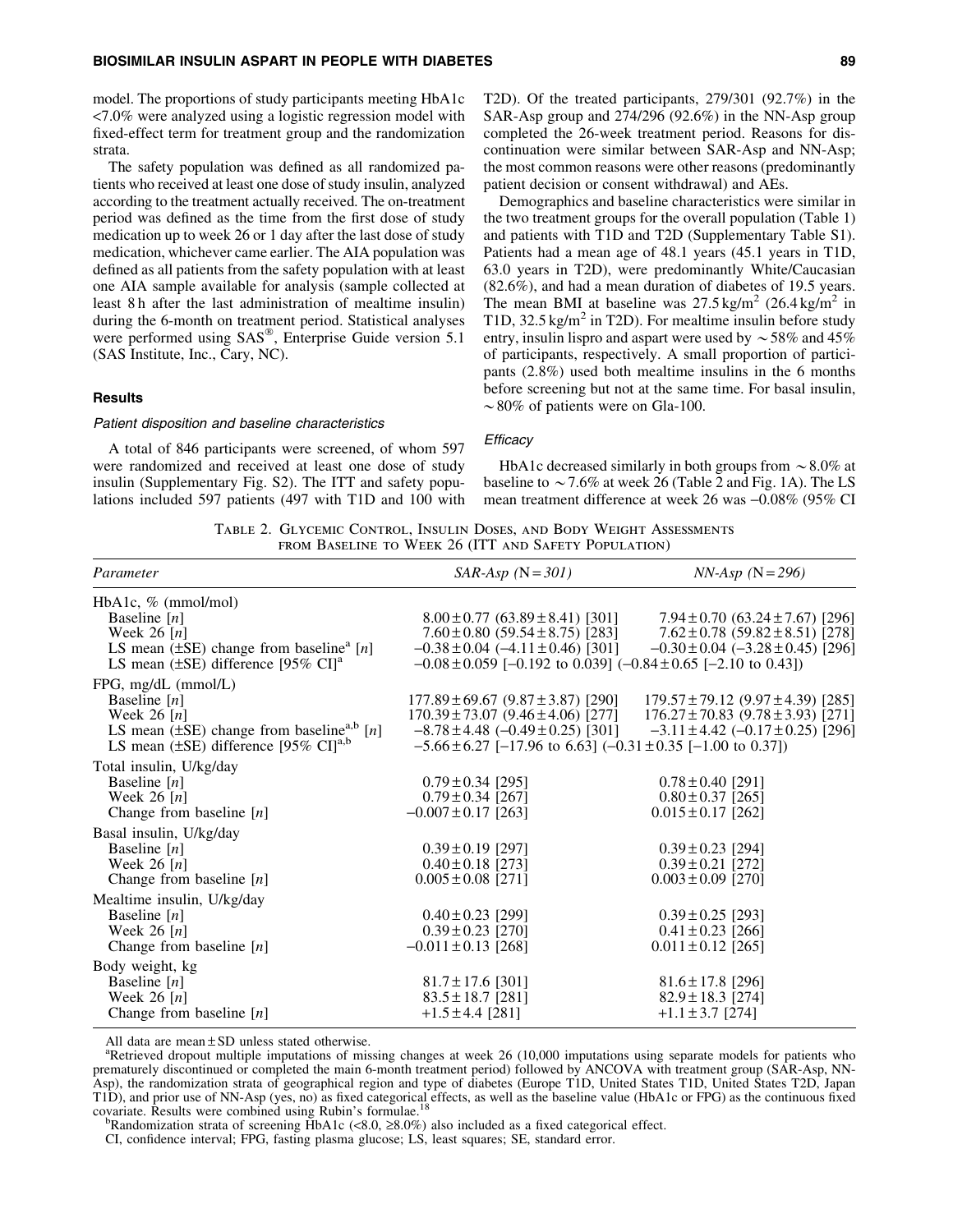

FIG. 1. HbA1c (% and mmol/mol) by study visit (A), FPG (mmol/L and mg/dL) by study visit (B), and seven-point SMPG profiles (mmol/L and mg/dL) at baseline and week 26 (C). Data are mean  $\pm$  standard error. BL, baseline; FPG, fasting plasma glucose; HbA1c, glycated hemoglobin; SMPG, self-monitored plasma glucose; W, week.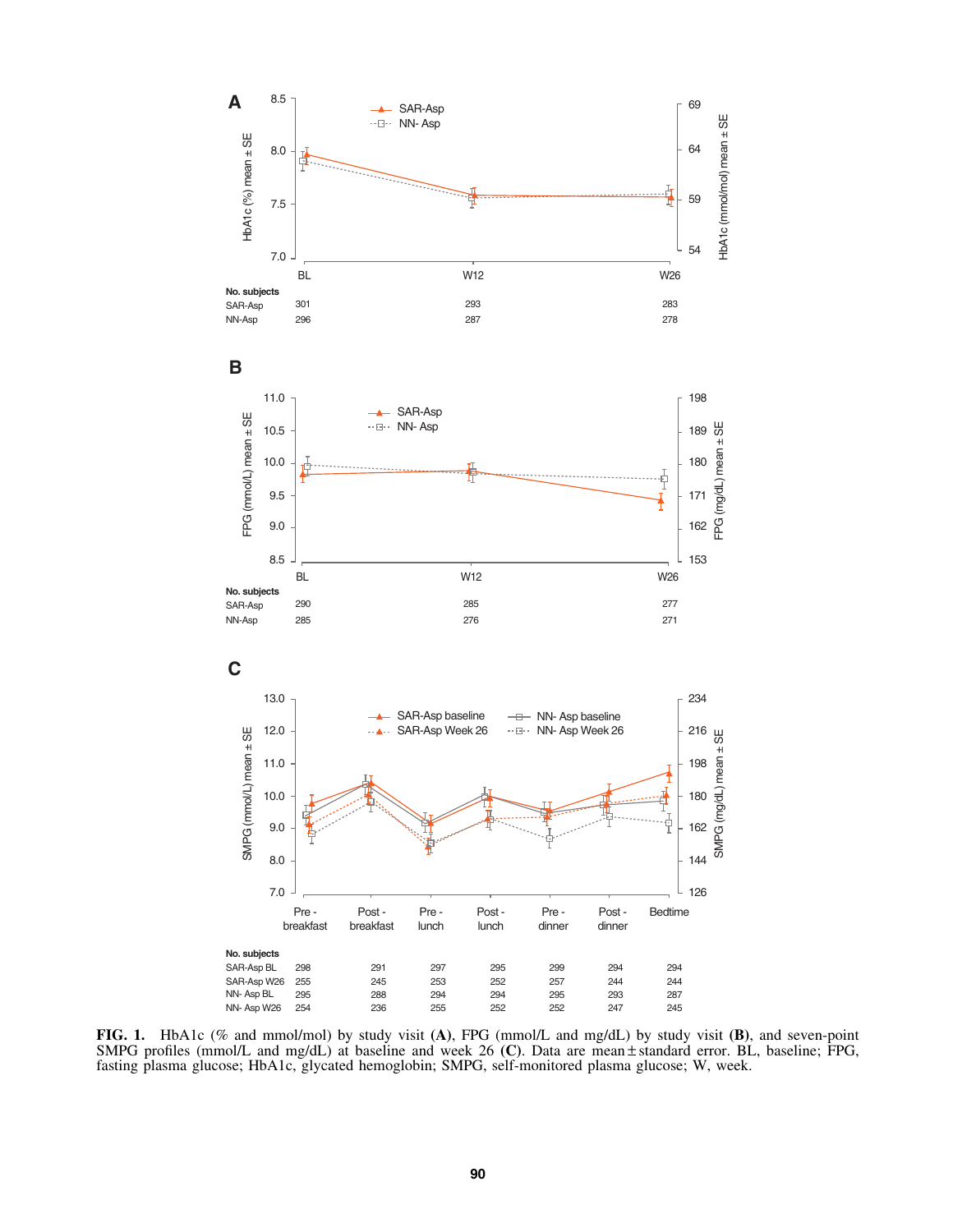

FIG. 2. Daily basal and mealtime insulin doses (U/kg) in patients with T1D (A) and T2D (B) (safety population). Data are mean  $\pm$  standard error. BL, baseline; D, day; T1D, type 1 diabetes; T2D, type 2 diabetes; W, week.

-0.192 to 0.039), thus meeting the criteria for noninferiority between SAR-Asp and NN-Asp. The inverse noninferiority (of NN-Asp vs. SAR-Asp) was also demonstrated (lower bound of the 95% CI of the difference between SAR-Asp and NN-Asp was above -0.3%). Between treatment differences in week 26 HbA1c responses were generally consistent across subgroups of study participants defined by age (<65, 65–75, and  $\geq$ 75 years of age), baseline BMI (<30 and  $\geq$ 30 kg/m<sup>2</sup>), randomization strata (geographical region [Europe, United States, Japan]), type of diabetes [T1D, T2D], screening HbA1c categories [<8%, ≥8%], prior use of NN-Asp, and type of comparator (NovoLog and NovoRapid) (Supplementary Fig. S3). In both treatment groups, the LS mean change from baseline to week 26 was higher in patients with T2D (SAR-Asp:  $-0.69\%$ , NN-Asp:  $-0.55\%$ ) than in patients with T1D (SAR-Asp: -0.31%, NN-Asp: -0.25%). Similar proportions of study participants achieved target HbA1c values of <7.0% at week 26 (SAR-Asp 16.6%; NN-Asp 14.5%).

Both treatment groups had similar reductions in laboratory measured FPG from baseline to week 26 (Table 2 and Fig. 1B). The seven-point SMPG profiles at baseline and week 26 were generally consistent between treatments over the 24-h period (Fig. 1C). The LS mean difference (95% CI) for SAR-Asp versus NN-Asp for postprandial glucose excursions at breakfast, lunch, and dinner was  $-2.72$  ( $-14.32$  to 8.88), 1.17 (-10.26 to 12.59), and -5.41 (-17.55 to 6.74) mg/dL, respectively (Supplementary Table S2). Mean 24-h plasma glucose values at week 26 were also similar between the two groups, with a LS mean (SE; 95% CI) difference of 3.30 (3.08; -2.72 to 9.33) mg/dL.

No clinically relevant changes in insulin doses were observed over the main 6-month treatment period (Fig. 2). Basal insulin doses remained almost unchanged during the 6-month treatment period (Table 2). Changes in mealtime insulin doses were also small, with a mean decrease from baseline to week 26 of  $-0.011$  U/kg in the SAR-Asp group and a mean increase of 0.011 U/kg in the NN-Asp. The ratio of daily basal insulin/total insulin dose was similar  $(\sim 0.5)$  in both treatment groups and remained stable over the study period. Changes in insulin dose (basal, mealtime, and total) were similar in participants with T1D and T2D (data not shown).

Body weight increased by a similar degree between treatments from baseline through to week 26 (mean change: SAR-Asp +1.5 kg; NN-Asp +1.1 kg) (Table 2).

# Safety profile

During the 6-month study period, almost all the patients had at least one episode of hypoglycemia regardless of the category: 96.7% in the SAR-Asp group and 96.3% in the NN-Asp group (Table 3). The corresponding number of events (any hypoglycemia) per patient-year through to week 26 was

| Category of hypoglycemia            | <i>No. of patients</i> $(\%)$ |                  | No. of events (rate per patient-year) |                    |  |
|-------------------------------------|-------------------------------|------------------|---------------------------------------|--------------------|--|
|                                     | $SAR-Asp$ (N = 301)           | $NN-Asp (N=296)$ | $SAR-Asp$ (N = 301)                   | $NN-Asp$ (N = 296) |  |
| Total patient-years                 |                               |                  | 145.92                                | 143.09             |  |
| Any                                 | 291 (96.7)                    | 285 (96.3)       | 10646 (72.96)                         | 9917 (69.31)       |  |
| Severe                              | 12(4.0)                       | 10(3.4)          | 20(0.14)                              | 14(0.10)           |  |
| Documented symptomatic              |                               |                  |                                       |                    |  |
| $\leq$ 70 mg/dL (3.9 mmol/L)        | 264 (87.7)                    | 251 (84.8)       | 5872 (40.24)                          | 5190 (36.27)       |  |
| $<$ 54 mg/dL $(3.0 \text{ mmol/L})$ | 206 (68.4)                    | 193 (65.2)       | 1619 (11.10)                          | 1400 (9.78)        |  |
| Asymptomatic                        |                               |                  |                                       |                    |  |
| $\leq$ 70 mg/dL (3.9 mmol/L)        | 251 (83.4)                    | 227(76.7)        | 3671 (25.16)                          | 3834 (26.80)       |  |
| $<$ 54 mg/dL $(3.0 \text{ mmol/L})$ | 125 (41.5)                    | 117(39.5)        | 592 (4.06)                            | 655 (4.58)         |  |

Table 3. Hypoglycemia (Safety Population)

No. of patients (%), number and percentage of patients with at least one treatment-emergent hypoglycemia. Rate per patient-year, number of episodes per patient-years of exposure.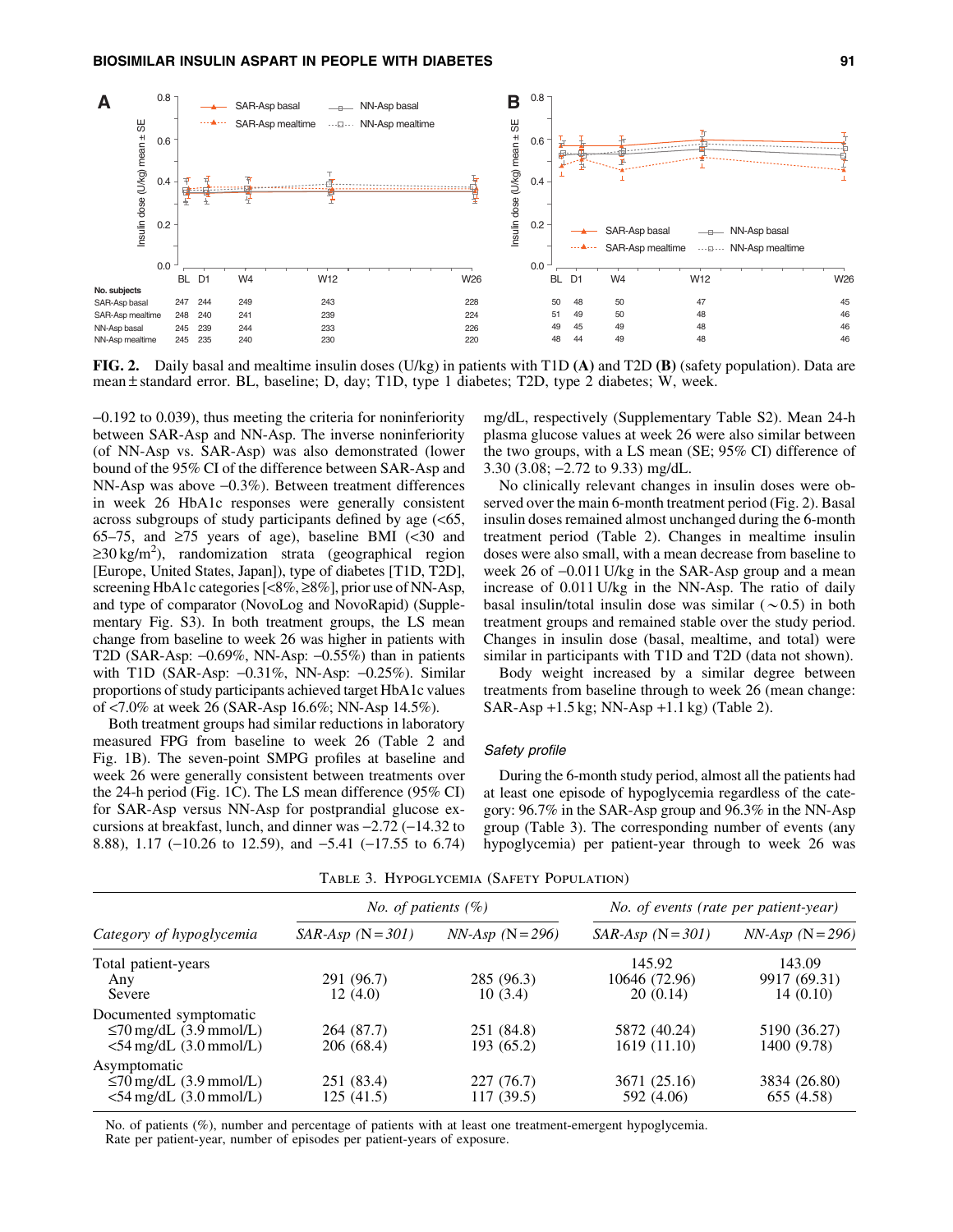|                                                         | Overall    |                                    | T <sub>1</sub> D                   |            |  |
|---------------------------------------------------------|------------|------------------------------------|------------------------------------|------------|--|
|                                                         |            | $SAR-Asp (N=301)$ NN-Asp (N = 296) | $SAR-Asp (N=250)$ NN-Asp (N = 247) |            |  |
| <b>TEAEs</b>                                            | 156 (51.8) | 146 (49.3)                         | 120(48.0)                          | 115 (46.6) |  |
| Treatment-emergent SAEs                                 | 25(8.3)    | 18(6.1)                            | 17(6.8)                            | 12(4.9)    |  |
| TEAEs leading to permanent treatment<br>discontinuation | 5(1.7)     | 3(1.0)                             | 5(2.0)                             | 1(0.4)     |  |
| TEAEs leading to death                                  | $\Omega$   | 2(0.7)                             | 0                                  | 0          |  |
| Injection site reactions                                | 2(0.7)     | 4(1.4)                             | 2(0.8)                             | 1(0.4)     |  |
| Injection site bruising                                 | 1(0.3)     | 3(1.0)                             | 1(0.4)                             | 1(0.4)     |  |
| Injection site nodule                                   | 1(0.3)     |                                    | 1(0.4)                             |            |  |
| Injection site mass                                     |            | 1(0.3)                             |                                    | 0          |  |
| Hypersensitivity reactions                              | 11(3.7)    | 11(3.7)                            | 10(4.0)                            | 7(2.8)     |  |
| Adjudicated as allergic reaction                        | 5(1.7)     | 8(2.7)                             | 5(2.0)                             | 5(2.0)     |  |

Table 4. Adverse Events During the 26-Week Treatment Period in the Overall Study Population and Patients with Type 1 Diabetes (Safety Population)

Data shown as number of patients (%).

SAE, serious adverse event; TEAE, treatment-emergent adverse event; T1D, type 1 diabetes.

similar in the SAR-Asp group and NN-Asp group (72.96 vs. 69.31). Severe hypoglycemia was reported by a small and similar number of patients (SAR-Asp 4.0%; NN-Asp 3.4%). All categories of hypoglycemia events were reported by a similar proportion of patients in each treatment group (Table 3 and Supplementary Fig. S4).

Both insulin aspart products were well tolerated (Table 4). TEAEs were reported in 156 of 301 patients (51.8%) following administration of SAR-Asp and in 146 of 296 patients (49.3%) following administration of NN-Asp. They were mainly of mild-to-moderate intensity with the most commonly reported TEAE being upper respiratory tract infection in both treatment groups. There were two deaths during the 6 month study period in patients receiving NN-Asp, one due to multiorgan failure (73-year-old female with T2D who died at home while on study treatment) and the second due to

Table 5. Anti-Insulin Aspart Antibody Response from Baseline to Week 26 in the Overall Study Population and by Type of Diabetes (Anti-Insulin Aspart Antibody Population)

|                                                                       | Overall population   |                              | <b>TID</b>             |                                                                                       | T <sub>2</sub> D    |                        |
|-----------------------------------------------------------------------|----------------------|------------------------------|------------------------|---------------------------------------------------------------------------------------|---------------------|------------------------|
|                                                                       | SAR-Asp<br>$(N=296)$ | NN-Asp<br>$(N = 292)$        | SAR-Asp<br>$(N = 247)$ | NN-Asp<br>$(N = 243)$                                                                 | SAR-Asp<br>$(N=49)$ | $NN-Asp$<br>$(N = 49)$ |
| Patients with AIA positive<br>at baseline, $n/N$ (%)                  | 96/272 (35.3)        | 98/267 (36.7)                | 83/227 (36.6)          | 85/223 (38.1) 13/45 (28.9) 13/44 (29.5)                                               |                     |                        |
| Patients with $\geq$ 4-fold<br>increase in titer,<br>$n/N$ $(\%)^a$   | 4/96(4.2)            | 5/98(5.1)                    | 3/83(3.6)              | 5/85(5.9)                                                                             | 1/13(7.7)           | 0/13                   |
| Patients with AIA negative<br>or missing at baseline,<br>$n/N$ $(\%)$ |                      |                              |                        | 200/296 (67.6) 194/292 (66.4) 164/247 (66.4) 158/243 (65.0) 36/49 (73.5) 36/49 (73.5) |                     |                        |
| Patients newly positive<br>postbaseline <sup>b</sup>                  | 46/200(23.0)         | 55/194 (28.4)                | 40/164 (24.4)          | 51/158 (32.3)                                                                         | 6/36(16.7)          | 4/36(11.1)             |
| Patients with at least one<br>positive AIA sample,<br>$n/N$ $(\%)^c$  |                      |                              |                        | 142/296 (48.0) 153/292 (52.4) 123/247 (49.8) 136/243 (56.0) 19/49 (38.8) 17/49 (34.7) |                     |                        |
| Patients with treatment-<br>emergent AIAs, $n/N$ (%) <sup>d</sup>     | 50/296 (16.9)        | 60/292(20.5)                 | 43/247 (17.4)          | 56/243 (23.0)                                                                         | $7/49$ (14.3)       | 4/49(8.2)              |
| Patients without treatment-<br>emergent AIAs                          |                      |                              |                        | 242/296 (81.8) 232/292 (79.5) 202/247 (81.8) 187/243 (77.0) 40/49 (81.6) 45/49 (91.8) |                     |                        |
| Inconclusive patients                                                 | 4/296(1.4)           | 0/292                        | 2/247(0.8)             | 0/243                                                                                 | 2/49(4.1)           | 0/49                   |
| Patients AIA positive at<br>week 26, $n/N$ (%)                        |                      | 95/271 (35.1) 104/264 (39.4) | 83/228 (36.4)          | 91/221 (41.2) 12/43 (27.9) 13/43 (30.2)                                               |                     |                        |

<sup>a</sup>Patients with treatment boosted AIA.

b Patients with treatment induced AIA.

c Prevalence: patients with at least one positive AIA sample at baseline or postbaseline.

dIncidence: patients with newly positive AIA postbaseline (treatment induced) or with ≥4-fold increase in titer (treatment boosted) (i.e., patients with treatment-emergent AIAs).

AIA, anti-insulin aspart antibody.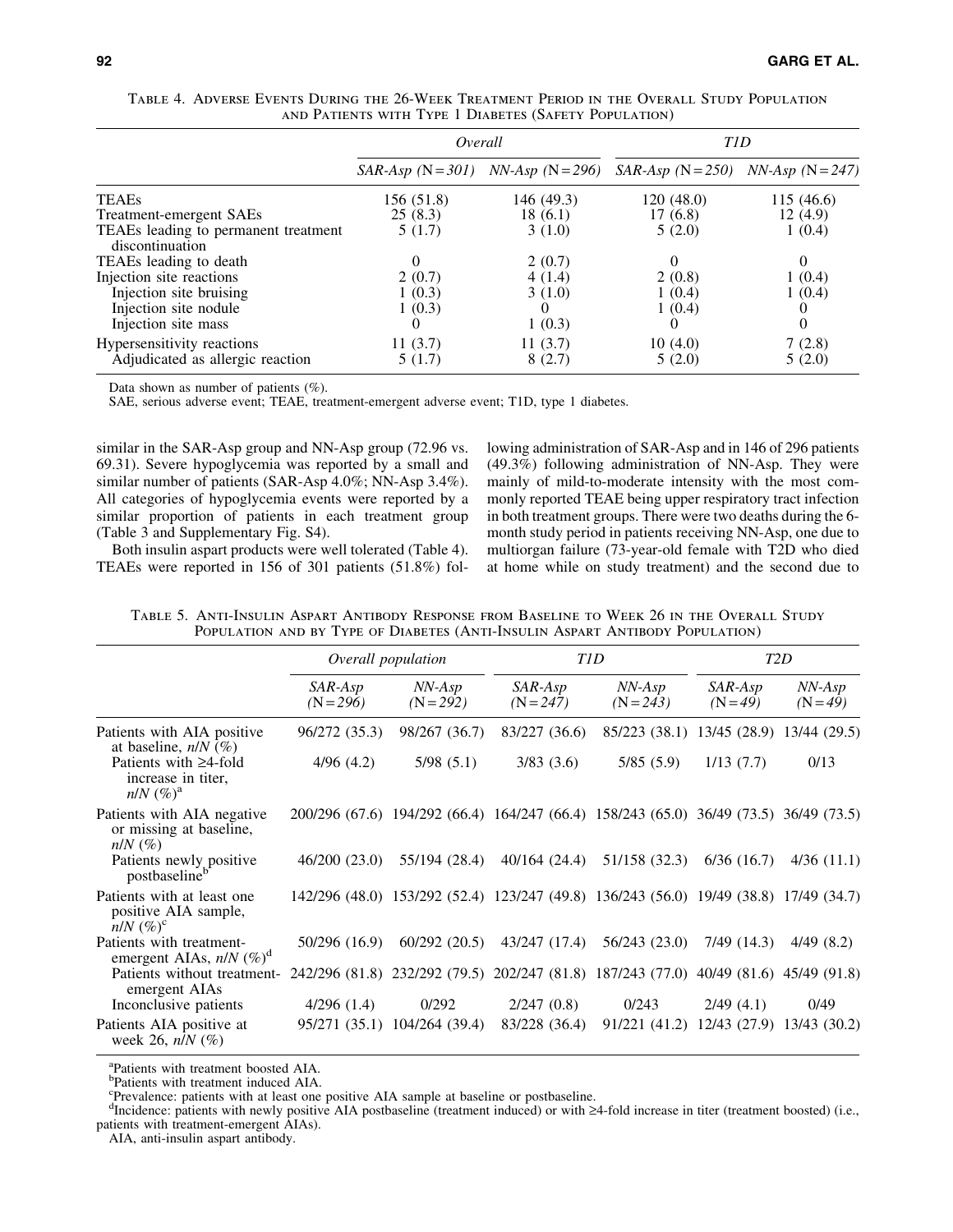## BIOSIMILAR INSULIN ASPART IN PEOPLE WITH DIABETES 93

hypovolemic shock secondary to myocardial infarction and gastrointestinal bleeding (68-year-old male with T2D who died in hospital in the post-treatment period). Both were not considered to be related to study medication. Eight patients experienced a TEAE that led to study discontinuation, five patients in the SAR-Asp and three patients in the NN-Asp group. Injection site reactions were reported by two patients (0.7%) following administration of SAR-Asp and four patients (1.4%) following NN-Asp. Neither event was considered as related to SAR-Asp, while in three patients the events were considered as related to NN-Asp. The safety results observed in patients with T1D during the main 6-month ontreatment period were consistent with those obtained on the overall population (Table 4).

A low number of patients in both treatment groups reported hypersensitivity reactions (11 patients [3.7%] in each group) (Table 4). A total of 27 potential hypersensitivity reactions reported by 24 patients in either treatment group were adjudicated by the ARAC. Of these, five patients with six events in the SAR-Asp group and eight patients with eight events in the NN-Asp group were adjudicated as allergic reactions by the ARAC; two events (urticaria, one in each treatment group) were considered as related to study medication and led to permanent treatment discontinuation.

#### Immunogenicity

The percentage of patients who were positive for AIAs at baseline (SAR-Asp: 35.3%; NN-Asp: 36.7%) was similar between groups (Table 5). Similarly, the AIA incidence, corresponding to the proportion of the study population found to have seroconverted or boosted preexisting AIA during the main 6-month treatment period (treatment-emergent AIAs), was similar in both groups (SAR-Asp: 16.9%; NN-Asp: 20.5%), with a risk difference between SAR-Asp and NN-Asp of -3.5% (90% CI: -8.75 to 1.73). Over the 6-month ontreatment period, the percentage of patients positive for AIAs remained relatively stable in both treatment groups: 35.1% of SAR-Asp patients and 39.4% of NN-Asp patients were AIA positive at week 26 (Supplementary Fig. S5). The prevalence, corresponding to the percentage of patients with detectable AIAs of at least one time point during the study, was also similar with SAR-Asp and NN-Asp (48.0% and 52.4%, respectively). Cross-reactivity with human insulin was present in the majority of patients (range 83.9%–98.1%) and was consistent between treatment groups. Data observed in patients with T1D and T2D during the 6-month on-treatment period, regarding AIA response, were generally similar to those obtained for the overall population (Table 5) with numerical differences in the T2D population resulting from the small number of included patients.

# Discussion

The use of biosimilar or follow-on insulin biologics for people with diabetes has the potential to reduce treatment costs as they are priced lower than the originator products thereby allowing greater access of insulin treatment for people with diabetes.19 Recently, the first rapid-acting insulin biosimilar/follow-on product SAR342434 was approved in Europe (Insulin Lispro Sanofi®) and in the United States  $(Admelo g^{\circledast})$  and subsequently in other countries for the same indications as the originator product Humalog<sup>® 20,21</sup> SAR-

Asp is the second rapid-acting insulin biosimilar/follow-on biologic to enter clinical development, having the same amino acid sequence as NN-Asp.

The current study in patients with T1D and T2D showed that SAR-Asp, when used in combination with basal Gla-100, was noninferior to the commercially available insulin aspart formulations NN-Asp, as measured by change in HbA1c from baseline to week 26. Both treatment groups improved glycemic control with similar lowering of glucose levels from baseline to 26 weeks, along with similar changes in insulin dose and body weight. Similar proportions of patients treated with SAR-Asp and NN-Asp achieved an HbA1c target of <7%, and SMBG profiles were similar in each treatment group. The incidence and rate of hypoglycemia were similar between treatment groups for all of the recorded categories.

SAR-Asp was well tolerated in both patients with T1D and T2D for up to 26 weeks treatment. There were no significant differences in safety measures between the treatment groups, including AEs and SAEs; the AE profile of SAR-Asp was also consistent with the AE profile reported in studies assessing the efficacy and safety of NN-Asp in adults with T1D and  $T2D$ .<sup>1,2</sup> Allergic reactions and injection site AEs were also similar between treatment groups.

The immunogenic potential of SAR-Asp, a key secondary end point of the study, was assessed by determination of antibody formation to SAR-Asp or NN-Asp. Antibody titers and cross-reactivity to human insulin were determined. The potential impact of AIA on safety, particularly as related to local (injection site reactions) and systemic (hypersensitivity) allergic reactions, was evaluated. Evaluation of immunogenicity was purely descriptive with no formal testing, in accordance with Health Authority recommendations.<sup>4,5</sup> In view of the underlying autoimmune disorder, patients with T1D were considered the more sensitive population to evaluate potential differences in the immune response of SAR-Asp compared with NN-Asp. As such, a larger number of patients with T1D were included in the study. However, as the T2D population represents the vast majority of patients with diabetes, the generation of data in both diabetes populations was considered appropriate to evaluate outcomes in a wide group of the diabetic population as possible. Separate immunogenicity analyses for the two diabetic populations showed a similar AIA response to SAR-Asp and NN-Asp during the main 6-month treatment period for treatment-boosted and treatment-induced AIAs.

During the study, a proportion of patients enrolled in the trial (226/335 in the United States, 197/197 in Europe, 0/65 in Japan) were inadvertently provided with defective test strips for SMPG measurements (duration 3–7 months) that did not meet the minimum blood glucose accuracy criteria required by the International Organization for Standardization (ISO) standards.<sup>22,23</sup> This resulted in falsely elevated blood glucose readings with the defective test strips compared with nondefective test strips (mean increase of 0.1%–14.8% depending on the lots used). The glucometer and control solutions were not affected. Exploratory analyses showed no impact of the transient use of these defective test strips on insulin doses and efficacy end points and provided reassurance that use of the defective test strips did not impact the between-group efficacy comparisons and conclusions. The rate of any hypoglycemia was higher with the use of defective test strips (79.12 and 74.58 events per patient-year for SAR-Asp and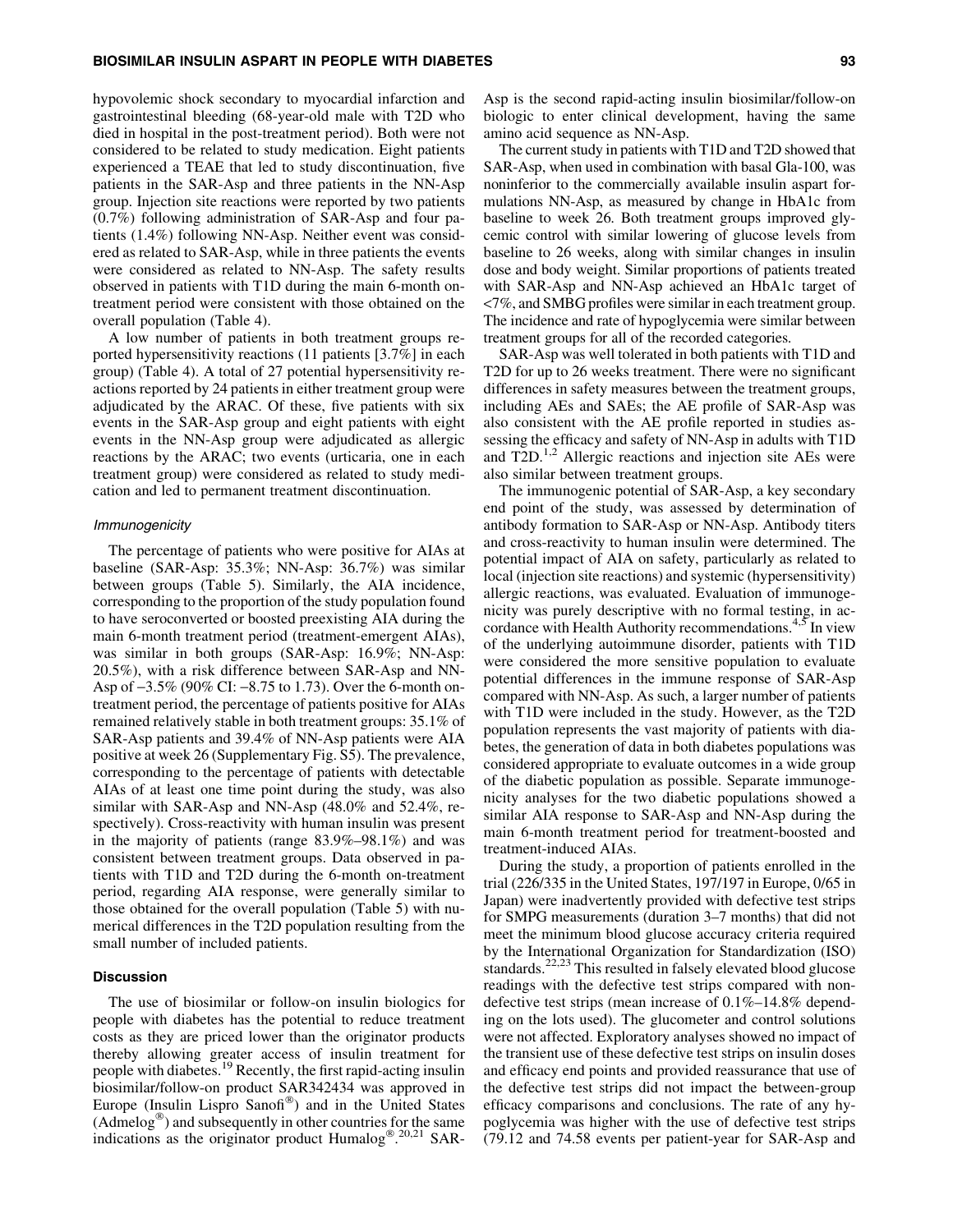NN-Asp, respectively) than with the use of nondefective test strips (68.30 and 65.33 events per patient-year for SAR-Asp and NN-Asp, respectively), with small numerical differences between the two treatment groups for some categories of hypoglycemia. However, no consistent trend in favor of one treatment group or the other was observed, and the rate of severe hypoglycemia remained low and similar with the defective and nondefective test strips. In addition, the use of defective test strips did not lead to an increased incidence of serious TEAEs related to hypoglycemia or medication errors, confirming the absence of an increased medical risk with use of the defective test strips.

The open-label design is a potential limitation of this study. However, patient blinding was not possible as SAR-Asp was administered using a prefilled disposable pen that was different from the approved prefilled disposable pen used for NN-Asp. To partially overcome this limitation, assessments were based on objectively collected data that were analyzed by central laboratories who were blinded to the study treatment. Second, most included patients were White/Caucasian and from Europe or the United States, and so caution should be adopted when extending the results to other ethnic populations. However, there was no evidence of differences in the study results by different baseline demographic characteristics.

## Conclusion

We conclude that SAR-Asp was well tolerated and demonstrated effective glycemic control with a similar safety and immunogenicity profile to commercially available insulin aspart formulations in people with diabetes treated for 26 weeks.

# Author Disclosure Statement

S.K.G., Advisory Boards Consulting fees: Medtronic, Roche, Lexicon, Novo Nordisk, Sanofi, Eli Lilly, Zealand Pharmaceuticals, AstraZeneca. Research Grants: Eli Lilly, Novo Nordisk, Merck, Lexicon, Medtronic, Boehringer Ingelheim, NCI, T1D Exchange, NIDDK, JDRF, Sanofi. No stocks or equity in any device or pharmaceutical company. K.W.-P., M.W., D.K. and B.M., employees and stockholders of Sanofi. F.D., employee of Ividata. V.N.S., VNS' employer has received research funding from Type 1 Diabetes Exchange Registry (Jaeb Center for Health Research), National Institute of Health (NIDDK, NIAMS), Sanofi US, Dexcom, Inc., NovoNordisk, Eyenuk, Mylan GmbH, and vTv Therapeutics. V.N.S. has served on an advisory board for Sanofi US and consulted Dexcom, Inc. in the past. E.F., Advisory Boards Consulting Fees: Boehringer-Ingelheim, Novartis, and Novo Nordisk. Speaker Grants: AstraZeneca, Bioton, Boehringer-Ingelheim, Novo Nordisk, Mundipharma. K.S., Personal Fees: Sanofi, AstraZeneca, Novo Nordisk, MSD, Bayer, ICON. T.M., Research Grants: Sanofi, Novo Nordisk, TrialNet, Amarin.

## Funding Information

This study was funded by Sanofi.

# Supplementary Material

Supplementary Figure S1 Supplementary Figure S2 Supplementary Figure S3 Supplementary Figure S4 Supplementary Figure S5 Supplementary Table S1 Supplementary Table S2

# References

- 1. Novo Nordisk: NovoLog, insulin aspart injection 100 units/mL, Novo Nordisk. Prescribing information, revised: December 2018.<https://www.novo-pi.com/novolog.pdf> (accessed September 1, 2019).
- 2. European Medicines Agency: NovoRapid. Summary of product characteristics, August 23, 2019. [https://www.ema](https://www.ema.europa.eu/en/documents/product-information/novorapid-epar-product-information_en.pdf) [.europa.eu/en/documents/product-information/novorapid](https://www.ema.europa.eu/en/documents/product-information/novorapid-epar-product-information_en.pdf)[epar-product-information\\_en.pdf](https://www.ema.europa.eu/en/documents/product-information/novorapid-epar-product-information_en.pdf) (accessed September 1, 2019).
- 3. Hermansen K, Bohl M, Schioldan AG: Insulin aspart in the management of diabetes mellitus: 15 years of clinical experience. [Drugs](https://www.liebertpub.com/action/showLinks?pmid=26607485&crossref=10.1007%2Fs40265-015-0500-0&citationId=p_18) 2016;76:41–74.
- 4. European Medicines Agency: Guideline on non-clinical and clinical development of similar biological medicinal products containing recombinant human insulin and insulin analogues, February 26, 2015. [https://www.ema.europa.eu/](https://www.ema.europa.eu/en/documents/scientific-guideline/guideline-non-clinical-clinical-development-similar-biological-medicinal-products-containing_en-0.pdf) [en/documents/scientific-guideline/guideline-non-clinical](https://www.ema.europa.eu/en/documents/scientific-guideline/guideline-non-clinical-clinical-development-similar-biological-medicinal-products-containing_en-0.pdf)[clinical-development-similar-biological-medicinal-products](https://www.ema.europa.eu/en/documents/scientific-guideline/guideline-non-clinical-clinical-development-similar-biological-medicinal-products-containing_en-0.pdf)[containing\\_en-0.pdf](https://www.ema.europa.eu/en/documents/scientific-guideline/guideline-non-clinical-clinical-development-similar-biological-medicinal-products-containing_en-0.pdf) (accessed September 1, 2019).
- 5. US Food and Drug Administration, Center for Drug Evaluation and Research (CDER): Guidance for industry. Scientific considerations in demonstrating biosimilarity to a reference product. April 2015:1–24. [https://www.fda.gov/](https://www.fda.gov/media/82647/download) [media/82647/download](https://www.fda.gov/media/82647/download) (accessed September 1, 2019).
- 6. US Food and Drug Administration, Center for Drug Evaluation and Research (CDER): Guidance for industry. Questions and Answers on Biosimilar Development and the BPCI Act (Revision 1). December 2018:1–19. [https://www](https://www.fda.gov/media/119258/download) [.fda.gov/media/119258/download](https://www.fda.gov/media/119258/download) (accessed September 1, 2019).
- 7. US Food and Drug Administration, Center for Drug Evaluation and Research (CDER): Guidance for industry. New and Revised Draft Q&As on Biosimilar Development and the BPCI Act (Revision 2) (draft guidance). December 2018:1–14.<https://www.fda.gov/media/119278/download> (accessed September 1, 2019).
- 8. Kapitza C, Nowotny I, Schmider W, et al.: Single-dose euglycemic clamp study demonstrating pharmacokinetic and pharmacodynamic similarity between SAR341402 insulin aspart and US- and EU-approved versions of insulin aspart in subjects with type 1 diabetes. Diabetes Technol Ther 2019: Dec 11. doi: 10.1089/dia.2019.0351. [Epub ahead of print].
- 9. American Diabetes Association: 8. Pharmacologic approaches to glycemic treatment. In Standards of Medical Care in Diabetes-2017. [Diabetes Care](https://www.liebertpub.com/action/showLinks?crossref=10.2337%2Fdc17-S011&citationId=p_24) 2017;40(Suppl 1):S64–S74.
- 10. American Diabetes Association Workgroup on Hypoglycemia: Defining and reporting hypoglycemia in diabetes. [Diabetes Care](https://www.liebertpub.com/action/showLinks?pmid=15855602&crossref=10.2337%2Fdiacare.28.5.1245&citationId=p_25) 2005;28:1245–1249.
- 11. Seaquist ER, Anderson J, Childs B, et al.: Hypoglycemia and diabetes: a report of a workgroup of the American Diabetes Association and The Endocrine Society. [Diabetes](https://www.liebertpub.com/action/showLinks?pmid=23589542&crossref=10.2337%2Fdc12-2480&citationId=p_26) [Care](https://www.liebertpub.com/action/showLinks?pmid=23589542&crossref=10.2337%2Fdc12-2480&citationId=p_26) 2013;36:1384–1395.
- 12. International Hypoglycaemia Study Group: Glucose concentrations of less than 3.0 mmol/L (54 mg/dL) should be reported in clinical trials: a joint position statement of the American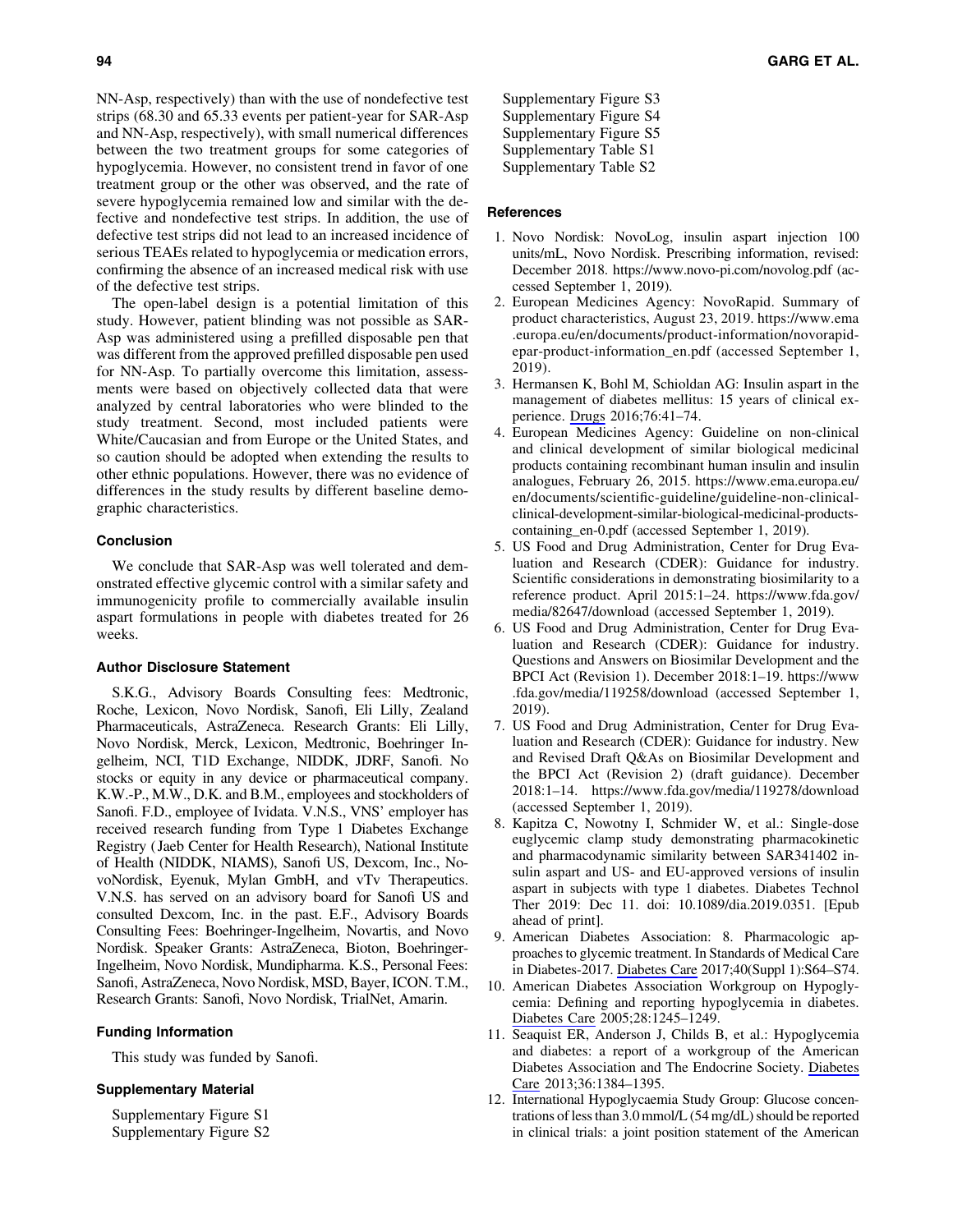Diabetes Association and the European Association for the Study of Diabetes. [Diabetes Care](https://www.liebertpub.com/action/showLinks?pmid=27872155&crossref=10.2337%2Fdc16-2215&citationId=p_27) 2017;40:155–157.

- 13. Shankar G, Arkin S, Cocea L, et al.: Assessment and reporting of the clinical immunogenicity of therapeutic proteins and peptides-harmonized terminology and tactical recommendations. [AAPS J](https://www.liebertpub.com/action/showLinks?pmid=24764037&crossref=10.1208%2Fs12248-014-9599-2&citationId=p_28) 2014;16:658–673.
- 14. European Medicines Agency: Guideline on immunogenicity assessment of biotechnology-derived therapeutic proteins, EMEA/CHMP/BMWP/14327/2006 Rev. 1, May 18, 2017. [https://www.ema.europa.eu/en/documents/scientific](https://www.ema.europa.eu/en/documents/scientific-guideline/guideline-immunogenicity-assessment-therapeutic-proteins-revision-1_en.pdf)[guideline/guideline-immunogenicity-assessment-therapeutic](https://www.ema.europa.eu/en/documents/scientific-guideline/guideline-immunogenicity-assessment-therapeutic-proteins-revision-1_en.pdf)[proteins-revision-1\\_en.pdf](https://www.ema.europa.eu/en/documents/scientific-guideline/guideline-immunogenicity-assessment-therapeutic-proteins-revision-1_en.pdf) (accessed September 1, 2019).
- 15. US Food and Drug Administration, Center for Drug Evaluation and Research (CDER): Guidance for industry. Diabetes Mellitus: developing Drugs and Therapeutic Biologics for Treatment and Prevention. February 2008:1–30. [https://](https://www.fda.gov/media/71289/download) [www.fda.gov/media/71289/download](https://www.fda.gov/media/71289/download) (accessed September 1, 2019).
- 16. European Medicines Agency: Clinical investigation of medicinal products in the treatment of diabetes mellitus, draft. CPMP/EWP/1080/00 Rev. 2. January 2018. [https://](https://www.ema.europa.eu/en/documents/scientific-guideline/draft-guideline-clinical-investigation-medicinal-products-treatment-prevention-diabetes-mellitus_en.pdf) [www.ema.europa.eu/en/documents/scientific-guideline/](https://www.ema.europa.eu/en/documents/scientific-guideline/draft-guideline-clinical-investigation-medicinal-products-treatment-prevention-diabetes-mellitus_en.pdf) [draft-guideline-clinical-investigation-medicinal-products](https://www.ema.europa.eu/en/documents/scientific-guideline/draft-guideline-clinical-investigation-medicinal-products-treatment-prevention-diabetes-mellitus_en.pdf)[treatment-prevention-diabetes-mellitus\\_en.pdf](https://www.ema.europa.eu/en/documents/scientific-guideline/draft-guideline-clinical-investigation-medicinal-products-treatment-prevention-diabetes-mellitus_en.pdf) (accessed September 1, 2019).
- 17. International Conference on Harmonisation of Technical Requirements for Registration of Pharmaceuticals for Human Use: ICH harmonised guideline E9(R1): Addendum: statistical principles for clinical trials. 2019. [https://www](https://www.ich.org/page/efficacy-guidelines) [.ich.org/page/efficacy-guidelines](https://www.ich.org/page/efficacy-guidelines) (accessed December 20, 2019).
- 18. Little RJA, Rubin DB: Statistical Analysis with Missing Data, 1st ed. New York, NY: John Wiley & Sons, 1987.
- 19. Fralick M, Kesselheim AS: The U.S. insulin crisis— Rationing a lifesaving medication discovered in the 1920s. [N Engl J Med](https://www.liebertpub.com/action/showLinks?pmid=31693804&crossref=10.1056%2FNEJMp1909402&citationId=p_34) 2019;381:1793–1795.
- 20. European Medicines Agency: Insulin lispro Sanofi: summary of product characteristics, version June 17, 2019. [https://](https://www.ema.europa.eu/en/documents/product-information/insulin-lispro-sanofi-epar-product-information_en.pdf) [www.ema.europa.eu/en/documents/product-information/](https://www.ema.europa.eu/en/documents/product-information/insulin-lispro-sanofi-epar-product-information_en.pdf) [insulin-lispro-sanofi-epar-product-information\\_en.pdf](https://www.ema.europa.eu/en/documents/product-information/insulin-lispro-sanofi-epar-product-information_en.pdf) (accessed September 1, 2019).
- 21. U.S. Food and Drug Administration: FDA approves Admelog, the first short-acting ''follow-on'' insulin product to treat diabetes [news release], December 11, 2017. [https://www.fda.gov/](https://www.fda.gov/news-events/press-announcements/fda-approves-admelog-first-short-acting-follow-insulin-product-treat-diabetes) [news-events/press-announcements/fda-approves-admelog](https://www.fda.gov/news-events/press-announcements/fda-approves-admelog-first-short-acting-follow-insulin-product-treat-diabetes)[first-short-acting-follow-insulin-product-treat-diabetes](https://www.fda.gov/news-events/press-announcements/fda-approves-admelog-first-short-acting-follow-insulin-product-treat-diabetes) (accessed September 1, 2019).
- 22. International Organization for Standardization: In Vitro Diagnostic Test Systems: Requirements for Blood Glucose Monitoring Systems for Self-Testing in Managing Diabetes Mellitus. ISO15197:2013. Geneva, Switzerland: International Organization for Standardization, 2013.
- 23. International Organization for Standardization: In Vitro Diagnostic Test Systems: Requirements for Blood Glucose Monitoring Systems for Self-Testing in Managing Diabetes Mellitus. ISO15197:2015. Geneva, Switzerland: International Organization for Standardization, 2015.

Address correspondence to: *Satish K. Garg, MD Barbara Davis Center for Diabetes University of Colorado Anschutz Medical Campus 1775 Aurora Court, A140 Aurora, CO 80045*

*E-mail:* satish.garg@cuanschutz.edu